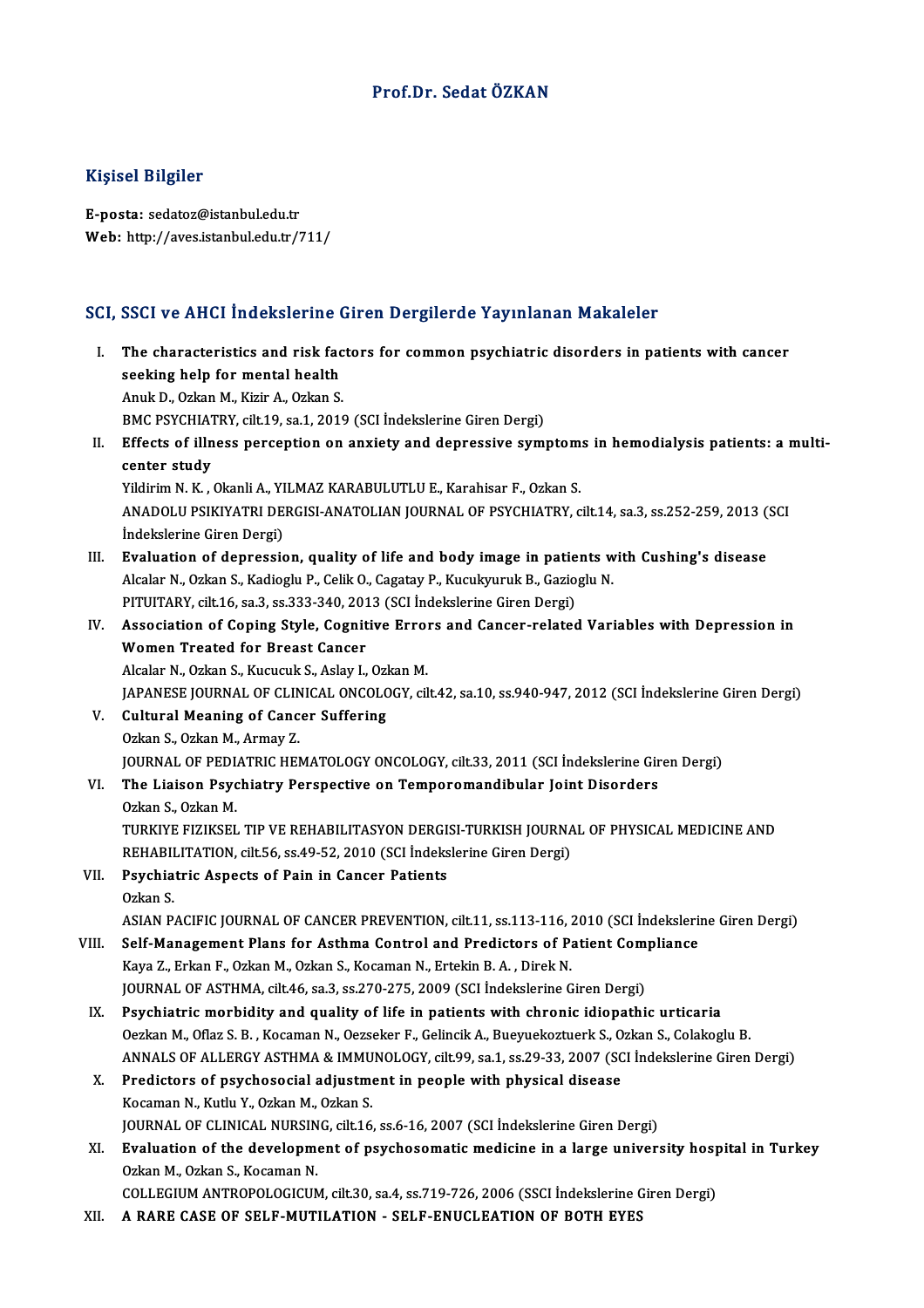YUCEL B., Özkan S.

YUCEL B., Özkan S.<br>GENERAL HOSPITAL PSYCHIATRY, cilt.17, sa.4, ss.310-311, 1995 (SCI İndekslerine Giren Dergi)<br>A semnarisan of bady image, self esteem and sosial sunnary in tetal mastestamy and

YUCEL B., Özkan S.<br>GENERAL HOSPITAL PSYCHIATRY, cilt.17, sa.4, ss.310-311, 1995 (SCI İndekslerine Giren Dergi)<br>XIII. A comparison of body image, self-esteem and social supporr in total mastectomy and breast-<br>conserving GENERAL HOSPITAL PSYCHIATRY, cilt.17, sa<br>A comparison of body image, self-ested<br>conserving therapy in Turkish women XIII. A comparison of body image, self-esteem and social supporr in total mastectomy and breast-<br>conserving therapy in Turkish women<br>Alçalar A.N., Aydıner A., Özkan S. Supportive Care In Cancer, cilt.2, ss.238-241, 1994 (SCI Expanded İndekslerine Giren Dergi)

### Diğer Dergilerde Yayınlanan Makaleler

Iğer Dergilerde Yayınlanan Makaleler<br>I. PSYCHOLOGICAL REACTIONS TO SURGICAL TREATMENT IN BREAST CANCER **EXAMPLE COMPASSION**<br>
FOR S., Alcalar N.<br>
IQUEMAL OF PREAS PSYCHOLOGICAL REACTIONS TO SURGICAL TREATMENT IN BREAST CANCER<br>ÖZKAN S., Alcalar N.<br>JOURNAL OF BREAST HEALTH, cilt.5, sa.2, ss.60-64, 2009 (ESCI İndekslerine Giren Dergi)<br>Siaman kadınlarda 2009 yama sandromu (Night eating ÖZKAN S., Alcalar N.<br>JOURNAL OF BREAST HEALTH, cilt.5, sa.2, ss.60-64, 2009 (ESCI İndekslerine<br>II. Şişman kadınlarda gece yeme sendromu (Night-eating syndrome).<br>Kazancıoğlu R., Özbey N., SEZGİN A. U. , ÖZKAN S., Orhan Y. JOURNAL OF BREAST HEALTH, cilt.5, sa.2, ss.60-64, 2009 (<br>**Şişman kadınlarda gece yeme sendromu (Night-eati**<br>Kazancıoğlu R., Özbey N., SEZGİN A. U. , ÖZKAN S., Orhan Y.<br>İstanbul Tın Falültesi Mesmuası, silt 62, sa.1, sa.40,

İstanbul Tıp Fakültesi Mecmuası, cilt.62, sa.1, ss.40-43, 1999 (Hakemli Üniversite Dergisi)

III. Bir grup hekimin ölmekte olan hastaya karşı tutumları Özkan M., Özkan S., Baral Kulaksızoğlu M. I., Alçalar A. N. Psikiyatri Psikoloji Psikofarmakoloji (3P) Dergisi, cilt.6, sa.3, ss.34-58, 1998 (Diğer Kurumların Hakemli Dergileri)

#### Kitap & Kitap Bölümleri

Itap & Kitap Bölümleri<br>I. Palyatif Bakım Ünitelerinde Kötü Haber Verme.<br>Öskap S. Alsalar A N p & Hitap Boranni<br>Palyatif Bakım Ünit<br>Özkan S., Alçalar A. N.<br>Pakıstif Bakım ve Tın Özkan S., Alçalar A. N.<br>Palyatif Bakım ve Tıp, Adem Akçakaya, Editör, İstanbul Tıp Kitabevleri, İstanbul, ss.609-615, 2019

# raiyatlı Bakım ve Tip, Adem Akçakaya, Editor, İstanbul Tip Kitabevleri, İstanbul, Ss.bu<br>Hakemli Kongre / Sempozyum Bildiri Kitaplarında Yer Alan Yayınlar

- akemli Kongre / Sempozyum Bildiri Kitaplarında Yer Alan Yay<br>I. Meme kanserli kadın hastalarda hastalık algısı ile depresyon ilişkisi Official Songreet, Sompozytani Stratif interpretinted to<br>Meme kanserli kadın hastalarda hastalık algısı ile depres<br>Oflaz S., Kocamasn N., Anuk D., Yaci Ö., Özkan S., Şen F., Güveli M.<br>10 Ulusal Konsültasyon Liveren Balkyat 1. Meme kanserli kadın hastalarda hastalık algısı ile depresyon ilişkisi<br>Oflaz S., Kocamasn N., Anuk D., Yaci Ö., Özkan S., Şen F., Güveli M.<br>10.Ulusal Konsültasyon Liyezon Psikiyatrisi ve Psikosomatik Tıp Kongresi, Erzuru Oflaz<br>10.Ulu<br>ss.79<br>Linek 10.Ulusal Konsültasyon Liyezon Psikiyatrisi ve Psikosomatik Tıp Kongresi, Erzurum, Türkiye, 28 - 30 E<br>ss.79<br>II. Jinekolojik ve meme kanserli hastaların hastalık algısı, anksiyete ve depresyon açısından<br>karsılastırılmas
- ss.79<br>Jinekolojik ve me<br>karşılaştırılması<br>Örkan S. Kosaman Jinekolojik ve meme kanserli hastaların hastalık algısı, an<br>karşılaştırılması<br>Özkan S., Kocaman Y N., Oflaz S., Anuk D., Yaci Ö., Guveli M., Şen F.<br>10 Ulusal Konsültasyon Liveren Belkiyatrisi ve Belkesematik T.n k

**karşılaştırılması**<br>Özkan S., Kocaman Y N., Oflaz S., Anuk D., Yaci Ö., Guveli M., Şen F.<br>10.Ulusal Konsültasyon Liyezon Psikiyatrisi ve Psikosomatik Tıp Kongresi, Erzurum, Türkiye, 28 - 30 Ekim 2010,<br>98.<sup>79</sup> Özkan<br>10.Ulu<br>ss.79<br>Bayek ss.79<br>III. Psychiatric Morbidity in Chronic Urticaria Patients

ss.79<br>Psychiatric Morbidity in Chronic Urticaria Patients<br>ÖZKAN M., OFLAZ S., Kocaman N., ÖZKAN S., GELİNCİK A., Özşeker F., BÜYÜKÖZTÜRK S., ÇOLAKOĞLU B.<br>YYV Congress of The European Asademy of Allerselegy and Clinical Imm Psychiatric Morbidity in Chronic Urticaria Patients<br>ÖZKAN M., OFLAZ S., Kocaman N., ÖZKAN S., GELİNCİK A., Özşeker F., BÜYÜKÖZTÜRK S., ÇOLAKOĞLU B.<br>XXV. Congress of The European Academy of Allergology and Clinical Immunolo ÖZKAN M., OFLAZ S., I<br>XXV. Congress of The<br>Haziran 2006, ss.398<br>Quality of Life in Th XXV. Congress of The European Academy of Allergology and Clinical Immunology, Viyana, Avusturya, 10 - 14<br>Haziran 2006, ss.398<br>IV. Quality of Life in The Patients With Chronic Urticaria

Haziran 2006, ss.398<br>Quality of Life in The Patients With Chronic Urticaria<br>Özşeker F., BÜYÜKÖZTÜRK S., ÖZKAN M., Kocaman N., OFLAZ S., GELİNCİK A., ÖZKAN S., DAL B. M.<br>XXV. Congress of The Euroneen Asedemy of Allergelegy XXV. Congress of The European Academy of Allergology and Clinical Immunology,, Viyana, Avusturya, 10 - 14<br>Haziran 2006, ss.397 Özşeker F., BÜYÜKÖZT<br>XXV. Congress of The<br>Haziran 2006, ss.397<br>Kranik Ürtikanli Ola

V. Kronik Ürtikerli Olgularda Psikiyatrik Morbidite

ÖZKAN M., OFLAZ S., Kocaman N., ÖZKAN S., BÜYÜKÖZTÜRK S., Özşeker F., GELİNCİK A. XIII. Ulusal Allerji ve Klinik İmmünoloji Kongresi, İzmir, Türkiye, 27 Eylül - 01 Ekim 2005, ss.43

VI. The development of CLP nursingmodel in patients with adjustment difficulties to physical diseases